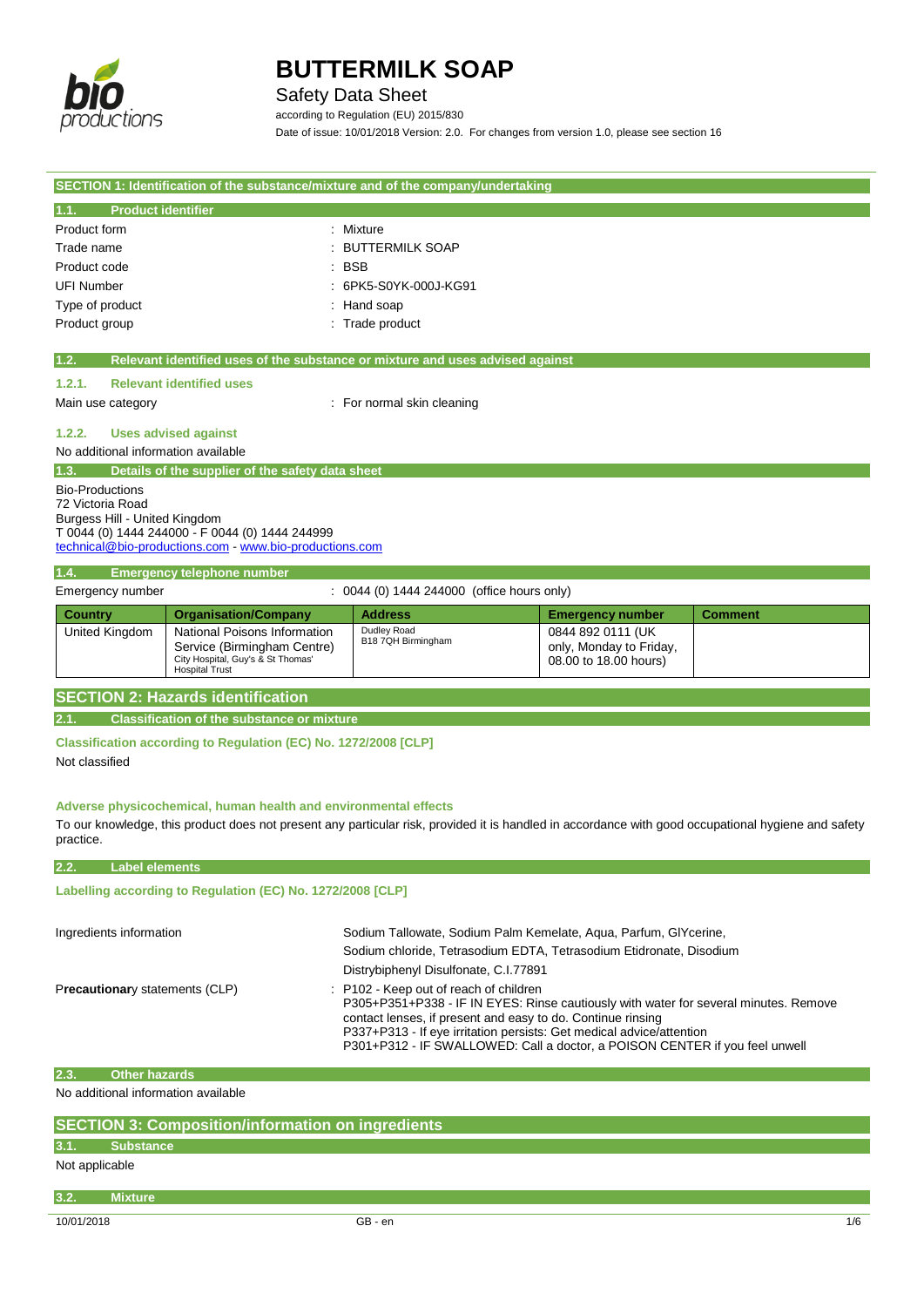# Safety Data Sheet

according to Regulation (EU) 2015/830

This mixture does not contain any substances to be mentioned according to the criteria of section 3.2 of REACH annex II

| <b>SECTION 4: First aid measures</b>                                                       |                                                                                                      |
|--------------------------------------------------------------------------------------------|------------------------------------------------------------------------------------------------------|
| <b>Description of first aid measures</b><br> 4.1.                                          |                                                                                                      |
| First aid measures general                                                                 | If you feel unwell, seek medical advice (show the label where possible)                              |
| First-aid measures after inhalation                                                        | Remove person to fresh air and keep comfortable for breathing.                                       |
| First-aid measures after skin contact                                                      | Wash skin with plenty of water.                                                                      |
| First-aid measures after eye contact                                                       | Rinse eyes with water as a precaution.                                                               |
| First aid advice Ingestion                                                                 | Do not give anything by mouth to an unconscious person. Wash mouth out with water, then              |
|                                                                                            | drink pleanty of water. Do NOT induce vomiting.                                                      |
| 4.2.<br>Most important symptoms and effects, both acute and delayed                        |                                                                                                      |
| No additional information available                                                        |                                                                                                      |
| 4.3.                                                                                       | Indication of any immediate medical attention and special treatment needed                           |
| Treat symptomatically.                                                                     |                                                                                                      |
| <b>SECTION 5: Firefighting measures</b>                                                    |                                                                                                      |
| <b>Extinguishing media</b><br>5.1.                                                         |                                                                                                      |
| Suitable extinguishing media                                                               | : Water spray. Dry powder. Foam.                                                                     |
| 5.2.<br>Special hazards arising from the substance or mixture                              |                                                                                                      |
| Hazardous decomposition products in case of                                                | Toxic fumes may be released.                                                                         |
| fire                                                                                       |                                                                                                      |
| 5.3.<br><b>Advice for firefighters</b>                                                     |                                                                                                      |
| Protection during firefighting                                                             | Do not attempt to take action without suitable protective equipment. Self-contained breathing        |
|                                                                                            | apparatus. Complete protective clothing.                                                             |
| <b>SECTION 6: Accidental release measures</b>                                              |                                                                                                      |
| Personal precautions, protective equipment and emergency procedures<br>6.1.                |                                                                                                      |
| 6.1.1.<br>For non-emergency personnel                                                      |                                                                                                      |
| <b>Emergency procedures</b>                                                                | : Ventilate spillage area.                                                                           |
|                                                                                            |                                                                                                      |
| 6.1.2.<br>For emergency responders<br>Protective equipment                                 | Do not attempt to take action without suitable protective equipment. For further information         |
|                                                                                            | refer to section 8: "Exposure controls/personal protection".                                         |
| <b>Environmental precautions</b><br>6.2.                                                   |                                                                                                      |
| Avoid release to the environment.                                                          |                                                                                                      |
| Methods and material for containment and cleaning up<br>6.3.                               |                                                                                                      |
| Methods for cleaning up                                                                    | : Recover mechanically the product.                                                                  |
| Other information                                                                          | Dispose of materials or solid residues at an authorized site.                                        |
|                                                                                            |                                                                                                      |
| 6.4.<br><b>Reference to other sections</b><br>For further information refer to section 13. |                                                                                                      |
|                                                                                            |                                                                                                      |
| <b>SECTION 7: Handling and storage</b>                                                     |                                                                                                      |
| <b>Precautions for safe handling</b><br>7.1.                                               |                                                                                                      |
| Precautions for safe handling                                                              | Ensure good ventilation of the work station. Wear personal protective equipment.                     |
| Hygiene measures                                                                           | Do not eat, drink or smoke when using this product. Always wash hands after handling the<br>product. |
| 7.2.<br>Conditions for safe storage, including any incompatibilities                       |                                                                                                      |
| Storage conditions                                                                         | : Store in a well-ventilated place. Keep cool.                                                       |
|                                                                                            |                                                                                                      |
| <b>Specific end use(s)</b><br>7.3.<br>No additional information available                  |                                                                                                      |
|                                                                                            |                                                                                                      |
| <b>SECTION 8: Exposure controls/personal protection</b>                                    |                                                                                                      |
| <b>Control parameters</b><br>8.1.                                                          |                                                                                                      |
| No additional information available                                                        |                                                                                                      |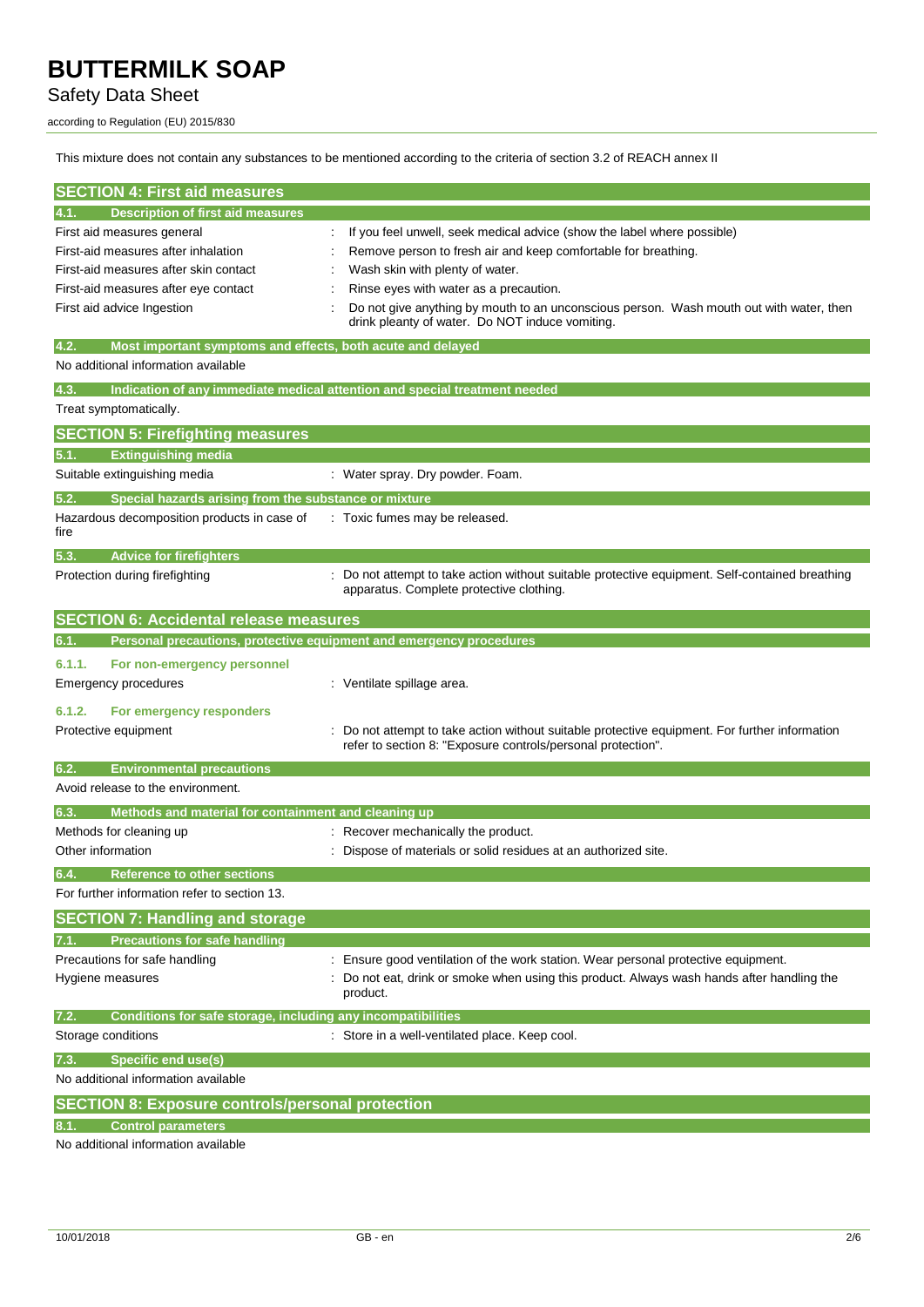# Safety Data Sheet

according to Regulation (EU) 2015/830

### **8.2. Exposure controls**

### **Appropriate engineering controls:**

Not cessaryunder normal use

#### **Hand protection:**

Protective gloves

#### **Eye protection:**

Avoid contact with eyes

### **Skin and body protection:**

Not necessary when used as directed for normal skins.

#### **Respiratory protection:**

Not necessary under normal usage

#### **Environmental exposure controls:**

Not applicable

|  |  | <b>SECTION 9: Physical and chemical properties</b> |  |
|--|--|----------------------------------------------------|--|
|--|--|----------------------------------------------------|--|

| Information on basic physical and chemical properties<br>9.1. |                      |
|---------------------------------------------------------------|----------------------|
| Physical state                                                | : Solid bar          |
| Appearance                                                    | Soft, soapy texture. |
| Colour                                                        | white.               |
| Odour                                                         | characteristic.      |
| Odour threshold                                               | No data available    |
| pH                                                            | No data available    |
| Relative evaporation rate (butyl acetate=1)                   | No data available    |
| Melting point                                                 | No data available    |
| Freezing point                                                | Not applicable       |
| Boiling point                                                 | No data available    |
| Flash point                                                   | Not applicable       |
| Auto-ignition temperature                                     | Not applicable       |
| Decomposition temperature                                     | No data available    |
| Flammability (solid, gas)                                     | Non flammable        |
| Vapour pressure                                               | No data available    |
| Relative vapour density at 20 °C                              | No data available    |
| Relative density                                              | Not applicable       |
| Solubility                                                    | Soluble in water.    |
| Log Pow                                                       | No data available    |
| Viscosity, kinematic                                          | Not applicable       |
| Viscosity, dynamic                                            | No data available    |
| Explosive properties                                          | No data available    |
| Oxidising properties                                          | No data available    |
| <b>Explosive limits</b>                                       | Not applicable       |

**9.2. Other information**

No additional information available

### **10.1. Reactivity**

The product is non-reactive under normal conditions of use, storage and transport.

### **10.2. Chemical stability**

Stable under normal conditions.

# **10.3. Possibility of hazardous reactions**

No dangerous reactions known under normal conditions of use.

#### **10.4. Conditions to avoid**

None under recommended storage and handling conditions (see section 7).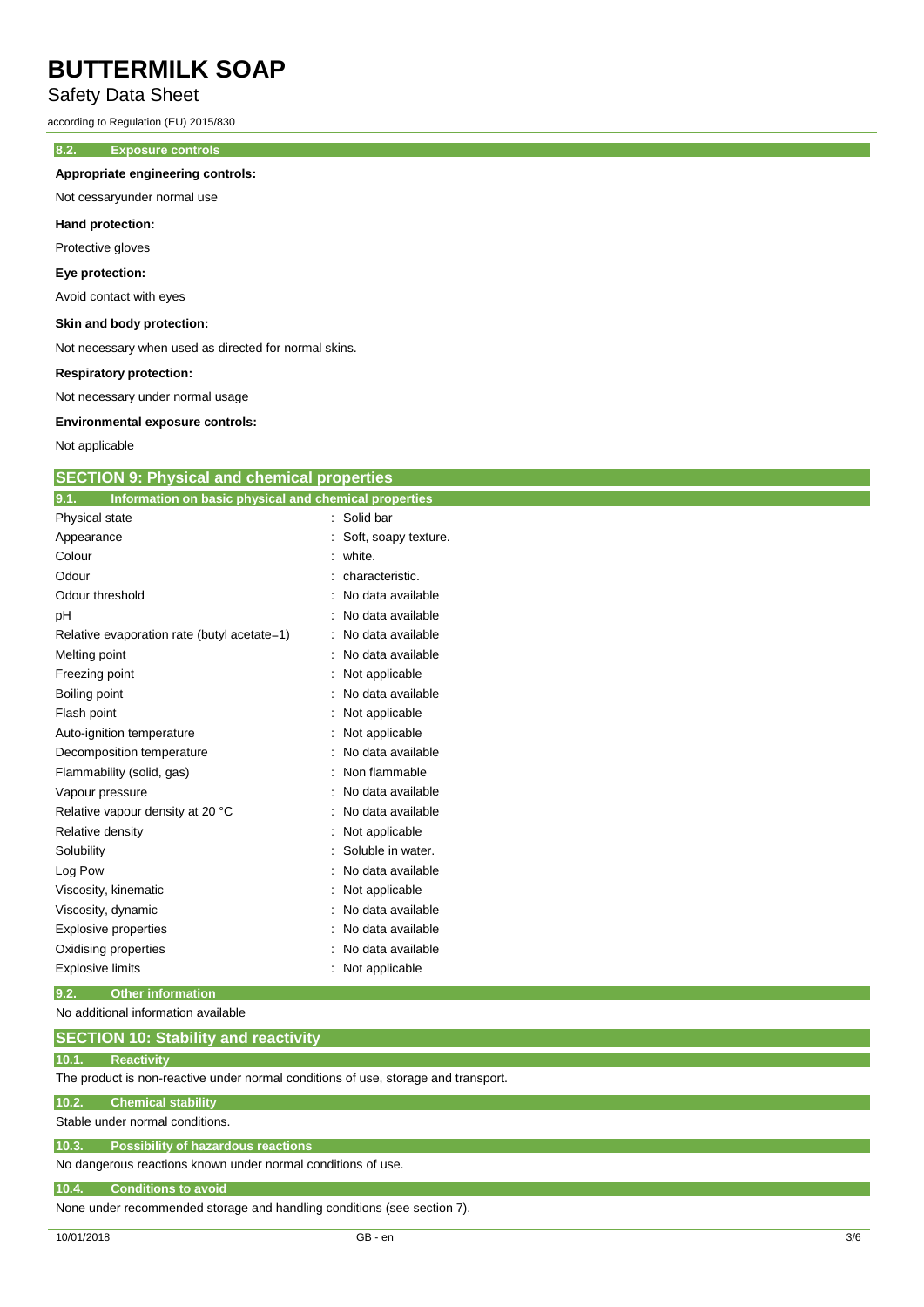# Safety Data Sheet

according to Regulation (EU) 2015/830

## **10.5. Incompatible materials**

## No additional information available

## **10.6. Hazardous decomposition products**

No additional information available

| <b>SECTION 11: Toxicological information</b>          |                  |
|-------------------------------------------------------|------------------|
| 11.1.<br>Information on toxicological effects         |                  |
| Acute toxicity                                        | : Not classified |
| Skin corrosion/irritation                             | : Not classified |
| Serious eye damage/irritation                         | : Not classified |
| Respiratory or skin sensitisation                     | : Not classified |
| Germ cell mutagenicity                                | : Not classified |
| Carcinogenicity                                       | : Not classified |
| Reproductive toxicity                                 | : Not classified |
| Specific target organ toxicity (single exposure)      | : Not classified |
| Specific target organ toxicity (repeated<br>exposure) | : Not classified |
| Aspiration hazard                                     | : Not classified |
|                                                       |                  |

|       | <b>SECTION 12: Ecological information</b> |                                                                                                                            |
|-------|-------------------------------------------|----------------------------------------------------------------------------------------------------------------------------|
| 12.1. | <b>Toxicity</b>                           |                                                                                                                            |
|       | Ecology - general                         | : The product is not considered harmful to aquatic organisms nor to cause long-term adverse<br>effects in the environment. |

| 12.2.<br><b>Persistence and degradability</b>      |                  |  |  |  |
|----------------------------------------------------|------------------|--|--|--|
| No additional information available                |                  |  |  |  |
| 12.3.<br><b>Bioaccumulative potential</b>          |                  |  |  |  |
| No additional information available                |                  |  |  |  |
| 12.4.<br><b>Mobility in soil</b>                   |                  |  |  |  |
| No additional information available                |                  |  |  |  |
| 12.5.<br><b>Results of PBT and vPvB assessment</b> |                  |  |  |  |
| Does not contain PBT or vPvB substances            |                  |  |  |  |
| 12.6.<br><b>Other adverse effects</b>              |                  |  |  |  |
| No additional information available                |                  |  |  |  |
| <b>SECTION 13: Disposal considerations</b>         |                  |  |  |  |
| <b>Waste treatment methods</b><br>13.1.            |                  |  |  |  |
| No additional information available                |                  |  |  |  |
| <b>SECTION 14: Transport information</b>           |                  |  |  |  |
| In accordance with ADR / RID / IMDG / IATA / ADN   |                  |  |  |  |
| 14.1.<br><b>UN number</b>                          |                  |  |  |  |
| UN-No. (ADR)                                       | : Not applicable |  |  |  |
| UN-No. (IMDG)                                      | : Not applicable |  |  |  |
| UN-No. (IATA)                                      | : Not applicable |  |  |  |
| UN-No. (ADN)                                       | : Not applicable |  |  |  |
| UN-No. (RID)                                       | : Not applicable |  |  |  |
| 14.2.<br>UN proper shipping name                   |                  |  |  |  |

| Proper Shipping Name (ADR)  | : Not applicable |
|-----------------------------|------------------|
| Proper Shipping Name (IMDG) | : Not applicable |
| Proper Shipping Name (IATA) | : Not applicable |
| Proper Shipping Name (ADN)  | : Not applicable |
| Proper Shipping Name (RID)  | : Not applicable |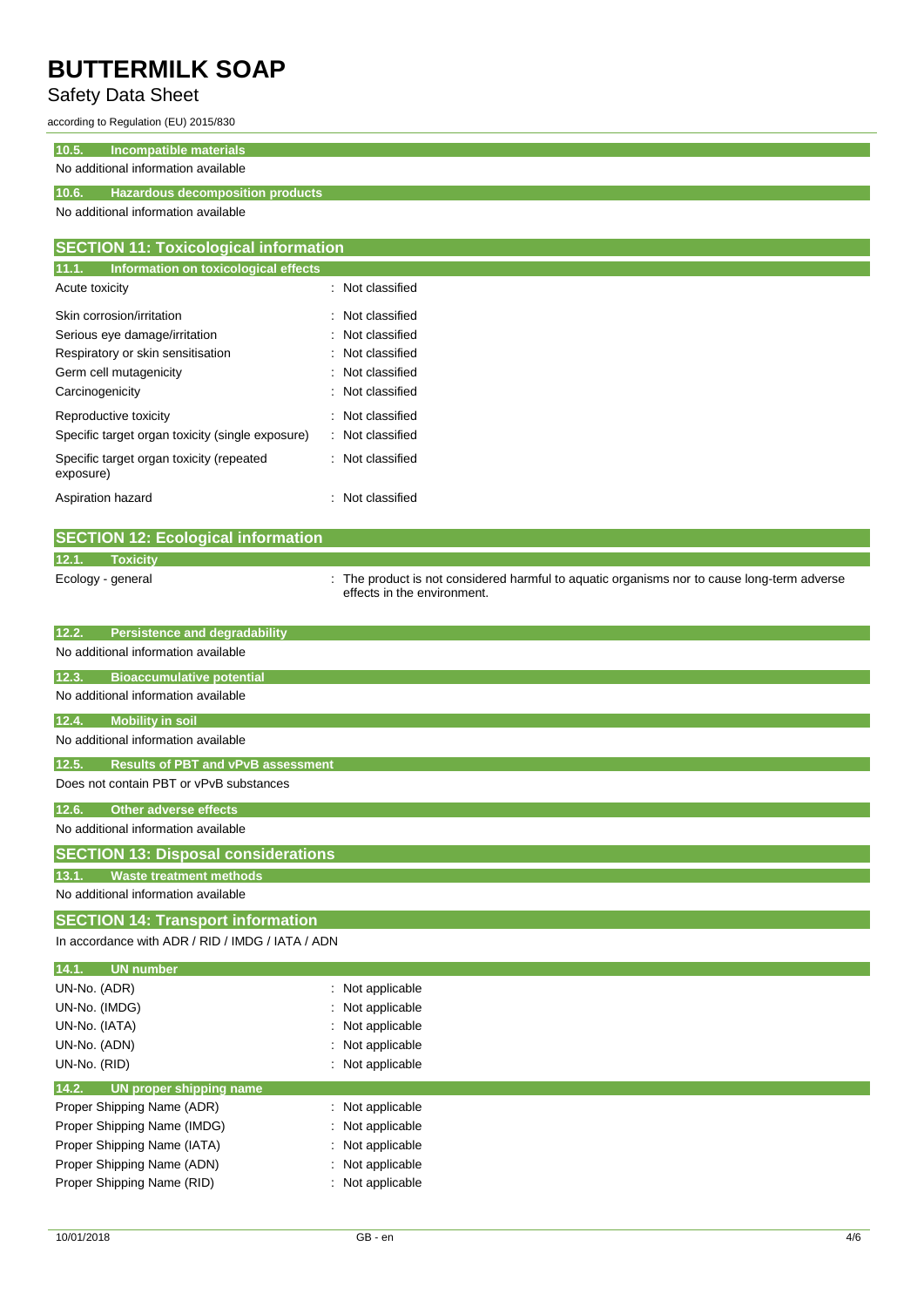Safety Data Sheet

according to Regulation (EU) 2015/830

| 14.3.<br><b>Transport hazard class(es)</b> |                                          |
|--------------------------------------------|------------------------------------------|
| <b>ADR</b>                                 |                                          |
| Transport hazard class(es) (ADR)           | : Not applicable                         |
|                                            |                                          |
| <b>IMDG</b>                                |                                          |
| Transport hazard class(es) (IMDG)          | : Not applicable                         |
| <b>IATA</b>                                |                                          |
| Transport hazard class(es) (IATA)          | : Not applicable                         |
|                                            |                                          |
| <b>ADN</b>                                 |                                          |
| Transport hazard class(es) (ADN)           | : Not applicable                         |
|                                            |                                          |
| <b>RID</b>                                 |                                          |
| Transport hazard class(es) (RID)           | : Not applicable                         |
| 14.4.<br><b>Packing group</b>              |                                          |
| Packing group (ADR)                        | : Not applicable                         |
| Packing group (IMDG)                       | : Not applicable                         |
| Packing group (IATA)                       | : Not applicable                         |
| Packing group (ADN)                        | : Not applicable                         |
| Packing group (RID)                        | : Not applicable                         |
| 14.5.<br><b>Environmental hazards</b>      |                                          |
| Dangerous for the environment              | : No                                     |
| Marine pollutant                           | : No                                     |
| Other information                          | : No supplementary information available |

 **14.6. Special precautions for user**

### **- Overland transport**

Not applicable

**- Transport by sea** Not applicable

**- Air transport** Not applicable

**- Inland waterway transport**

Not applicable

### **- Rail transport**

Not applicable

**14.7. Transport in bulk according to Annex II of MARPOL and the IBC Code**

Not applicable

### **SECTION 15: Regulatory information**

**15.1. Safety, health and environmental regulations/legislation specific for the substance or mixture**

### **15.1.1. EU-Regulations**

Contains no REACH substances with Annex XVII restrictions Contains no substance on the REACH candidate list Contains no REACH Annex XIV substances

### **15.1.2. National regulations**

No additional information available

### **15.2. Chemical safety assessment**

No chemical safety assessment has been carried out